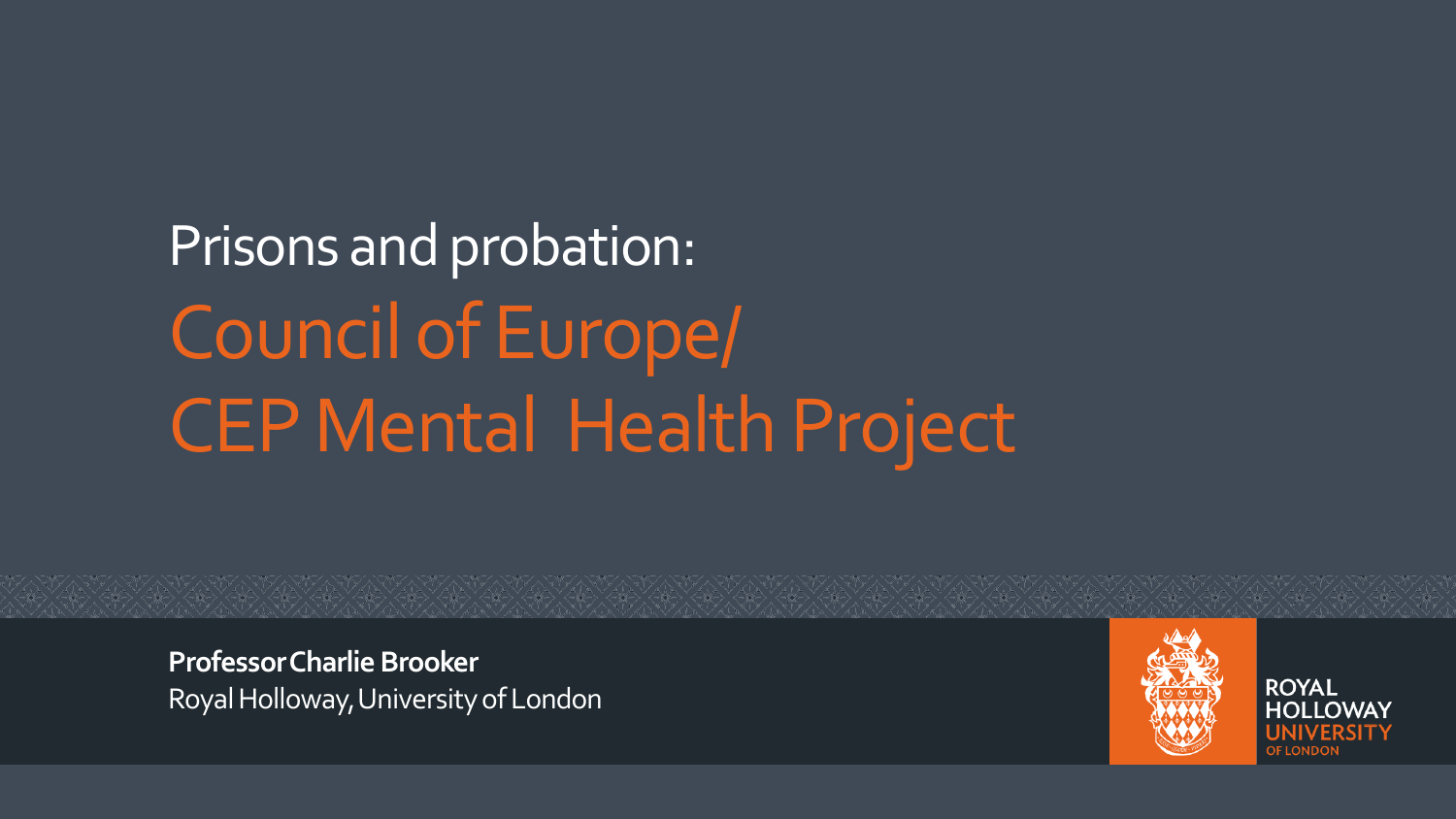### Design

- Two questionnaires were designed and agreed by the Council of Europe's member states and jurisdictions.
- The questionnaires aimed to elicit government policies and practical approaches to mental health disorders in probation services and in prisons.
- The survey was out in the field for approximately 10 weeks and a number of reminders were sent to non-responders
- The survey closed in July, 2021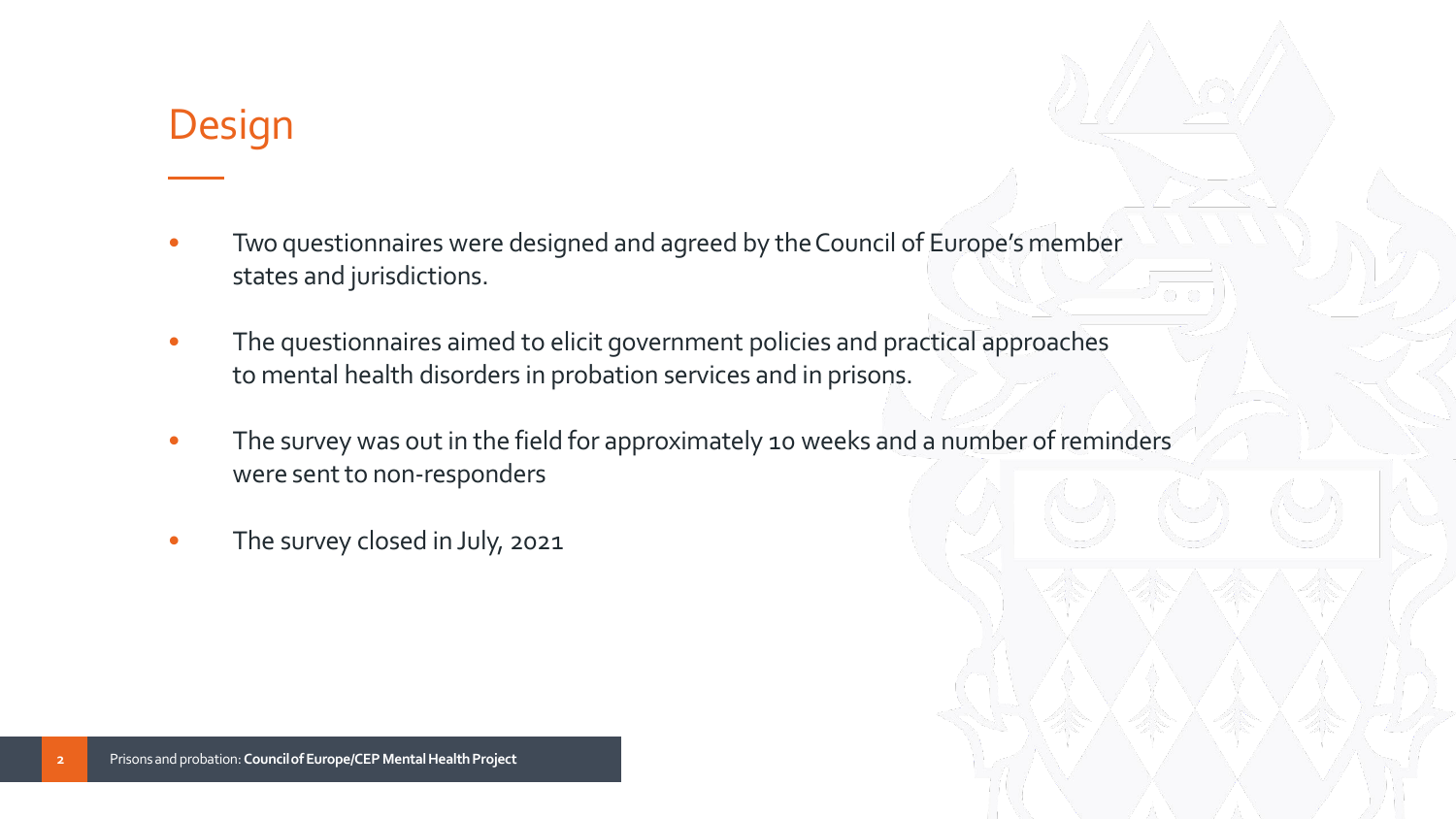#### Response

|                         | <b>Prisons</b>                                                                    | <b>Probation Services</b>                                                                                                 |
|-------------------------|-----------------------------------------------------------------------------------|---------------------------------------------------------------------------------------------------------------------------|
| Number of Total Returns | Note: Germany sent 10 different responses (out<br>of a possible 16), Spain sent 2 | Note: Germany sent 11 different responses<br>(out of a possible 16), Belgium sent 3 and<br>Spain sent 2. The UK sent 3/4. |
|                         | Thus, there was a possibility of 67 'Response                                     |                                                                                                                           |
|                         | Units'                                                                            | Thus, there was a possibility of 67<br>'Response Units'                                                                   |
|                         | Data is reported from 42 out of a possible 67                                     |                                                                                                                           |
|                         | 'response units'                                                                  | Data is reported from 46% out of a possible<br>67 'response units'                                                        |
| % Overall Response      | 63%                                                                               | 66%                                                                                                                       |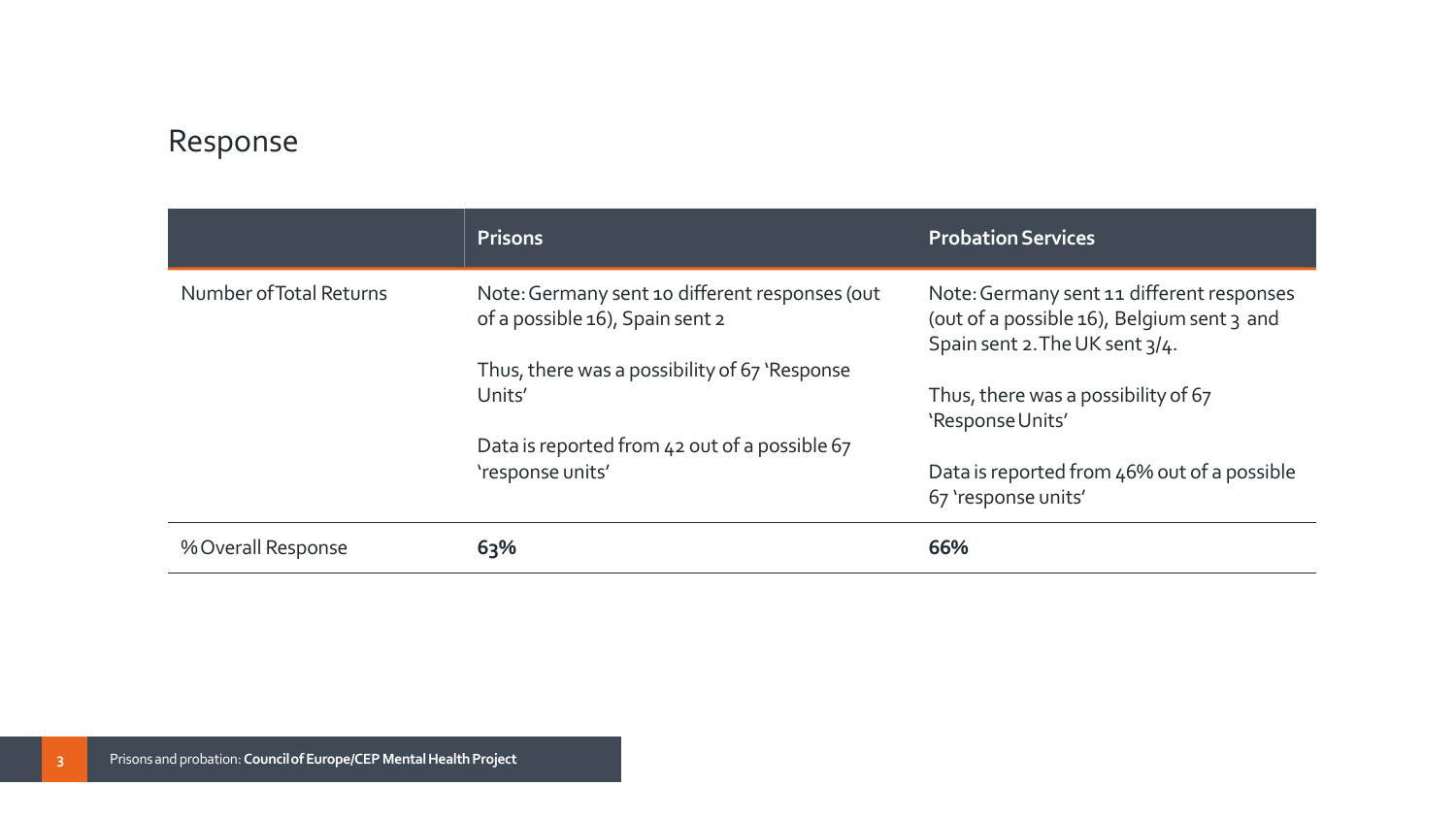#### **Received no questionnaires**

Azerbaijan Estonia Liechtenstein Monaco North Macedonia Georgia NakhchivanAutonomous Republic Norway Ukraine

| <b>Received both questionnaires</b> |            |             | <b>Received the Prison</b><br>questionnaires only |  |
|-------------------------------------|------------|-------------|---------------------------------------------------|--|
| Austria                             | Italy      | Andorra     | Russia                                            |  |
| Belgium                             | Latvia     | Armenia     | San Marino                                        |  |
| <b>Bulgaria</b>                     | Lithuania  | Bosnia and  | Switzerland                                       |  |
| Czechia                             | Luxembourg | Herzegovina | The Netherlands                                   |  |
| Denmark                             | Malta      | Croatia     |                                                   |  |
| England                             | Portugal   | Greece      |                                                   |  |
| Finland                             | Romania    | Moldova     |                                                   |  |
| France                              | Slovakia   | Montenegro  |                                                   |  |
| Germany                             | Slovenia   | Poland      |                                                   |  |
| Iceland                             | Spain      |             |                                                   |  |

**Received the Probation questionnaires only**

Albania Hungary

Scotland Serbia

**Turkey** 

Northern Ireland

The Republic of Ireland

# $\mathcal{R}$ Received thePrison questionnaires only E<br>T  $\left(\sqrt{3}\right)^{2}$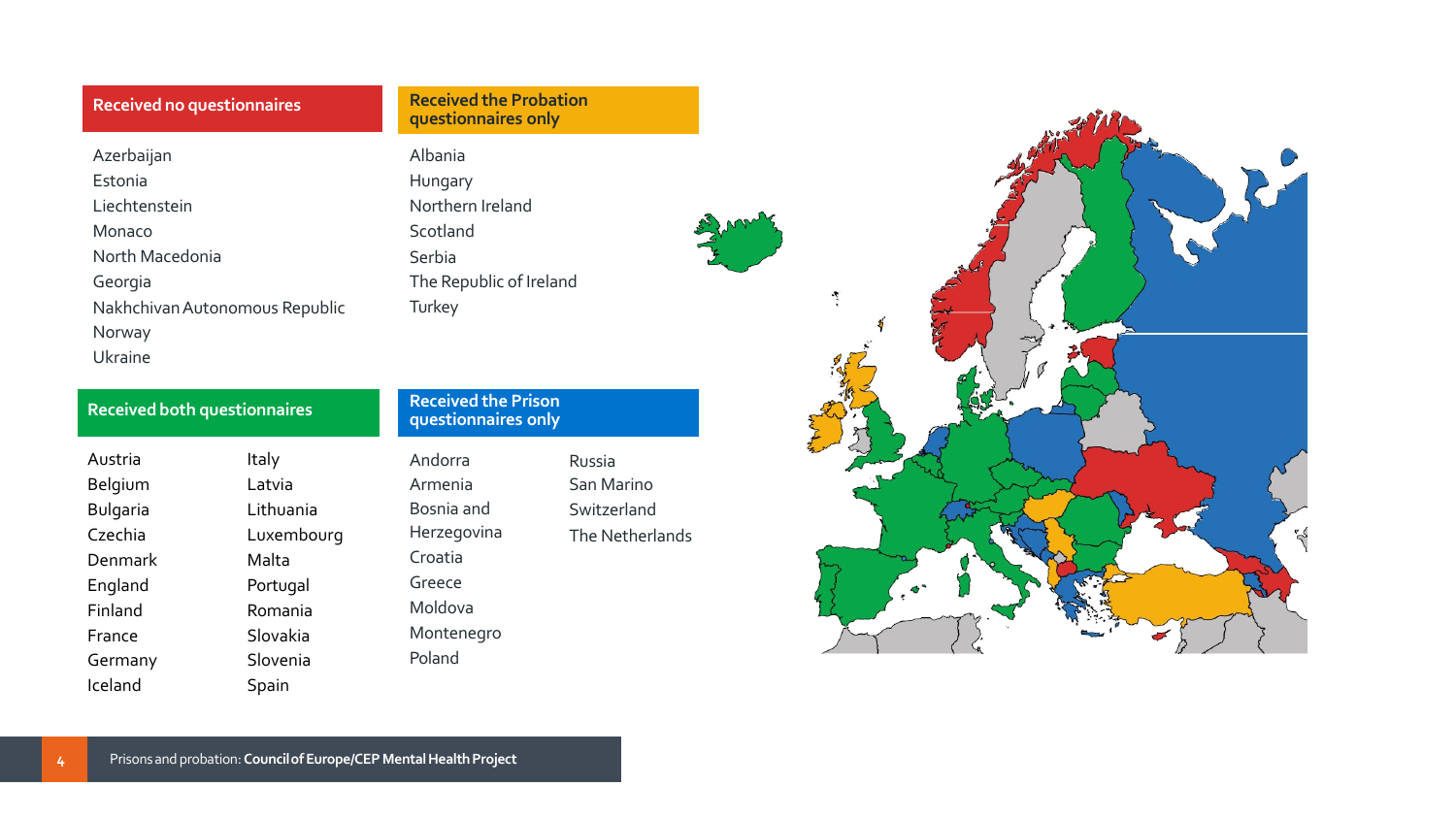The existence of Government policy for the treatment of prisoners or probationers with mental health disorders.

|                        | Prisons** | Probation*  |
|------------------------|-----------|-------------|
| 'Yes, policy exists    |           | 17/32 (53%) |
| No, there is no policy |           | 15/32 (47%) |

\*Countries where Government policy exists in probation include: Austria, Flemish speakers (Belgium), Czech, Finland, Albania, Baden-Wurttemberg (G), Lower Saxony, Malta, Iceland, Italy, Lithuania, Northern Ireland, Portugal, Romania, Spain,Turkey, England, Scotland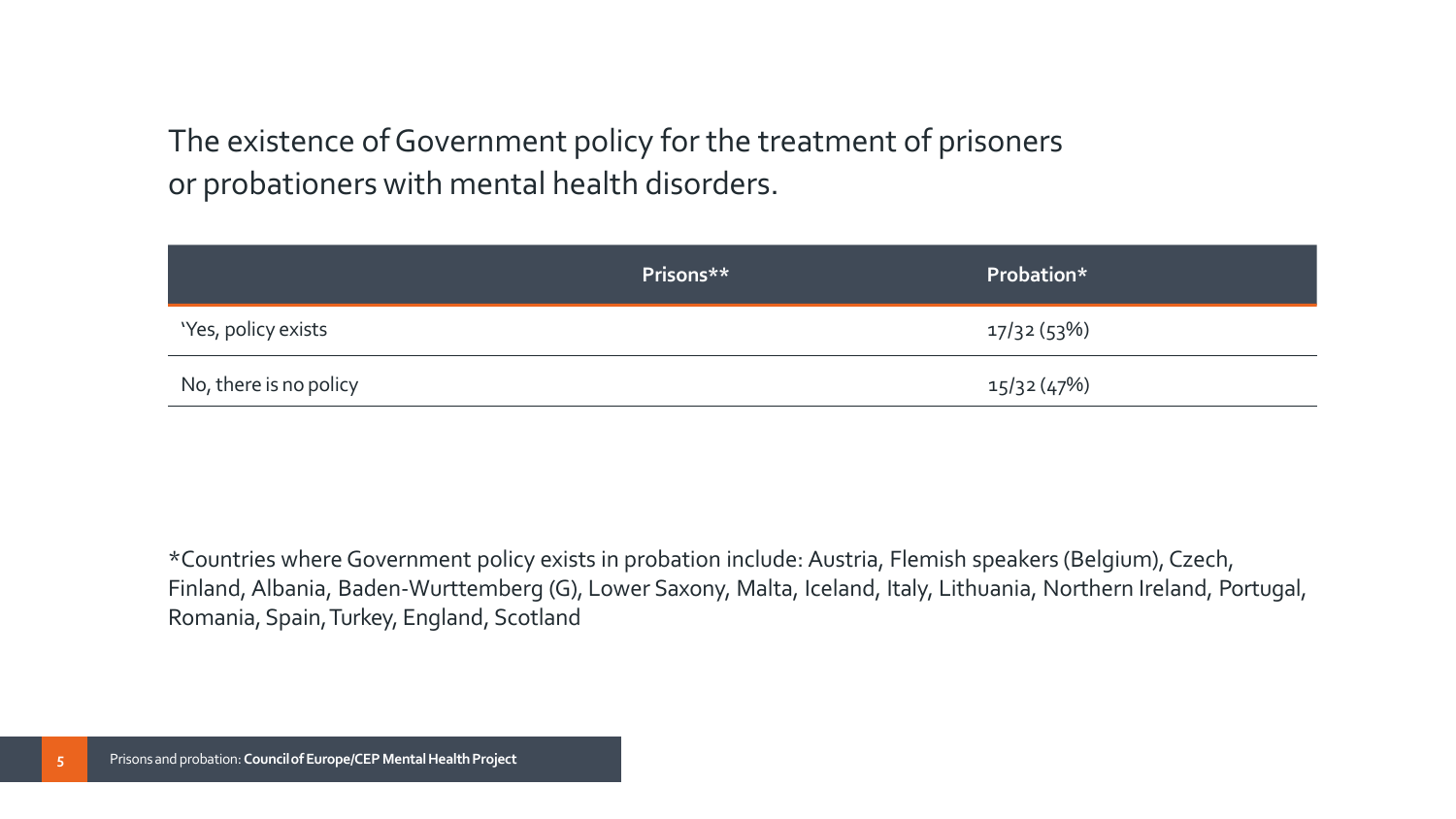#### Receiving mental health awareness training

|                            | <b>Prisons</b> | <b>Probation Services</b> |
|----------------------------|----------------|---------------------------|
| Number receiving training  | 31             | 14                        |
| No. of Valid responses     | 4 <sup>2</sup> | 39                        |
| % 'Yes' training received* | 74%            | 36%                       |
| Range                      | N/A            | N/A                       |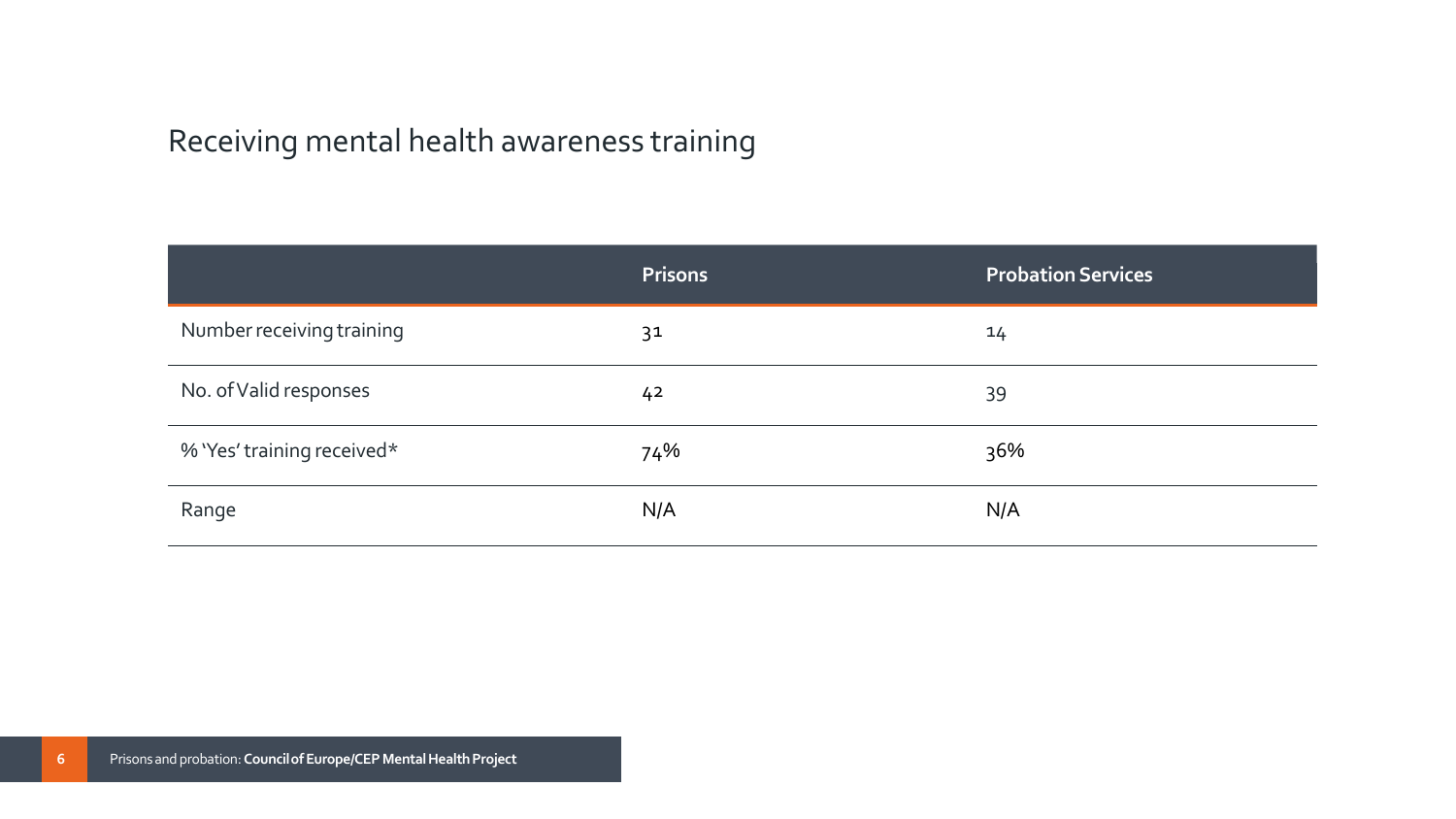## Estimation of prevalence in prisons and probation

- The range of prevalence reported in prisons was 0%-80% and in probation 2%-90%.
- In probation, robust research, based on random samples, indicates that the 40% of probation clients experience a mental health disorder yet the median value reported in this survey was 15% clearly an underestimate.
- In prisons the same variation occurred and then the median value was 18%.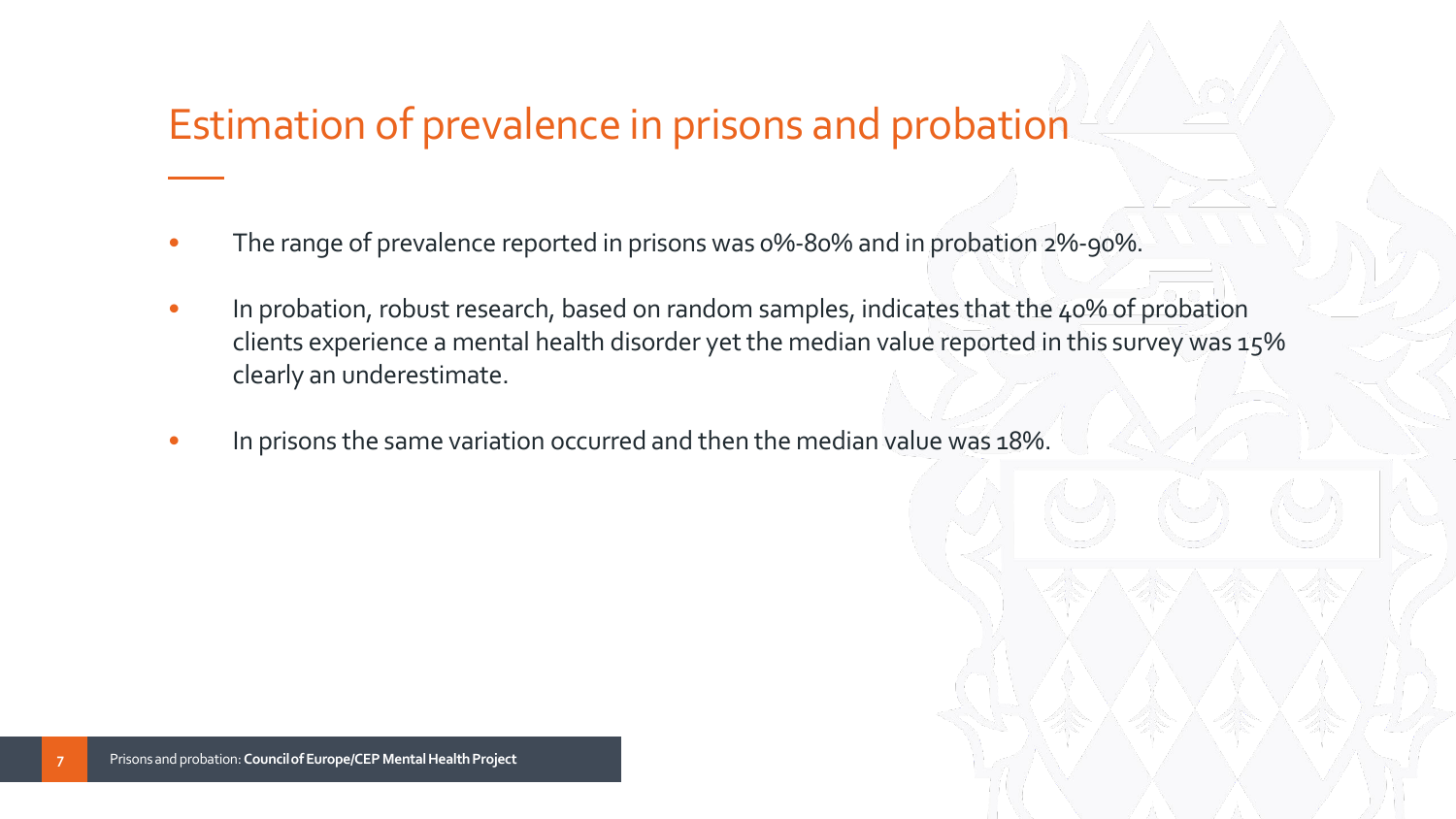## Estimating prevalence in probation

- In probation some estimates were based on research (Ireland, Finland, and Sweden). In other countries the response indicated that probation staff undertook assessments that were aggregated into national administrative data (Belgium, England, the majority of the states in Germany, Hungary, Malta, Northern Ireland, Portugal, Scotland, Slovenia and Turkey).
- Only 3 probation services collected prevalence routinely (Catalonia, Northern Ireland and two German states: Berlin and Brandenburg).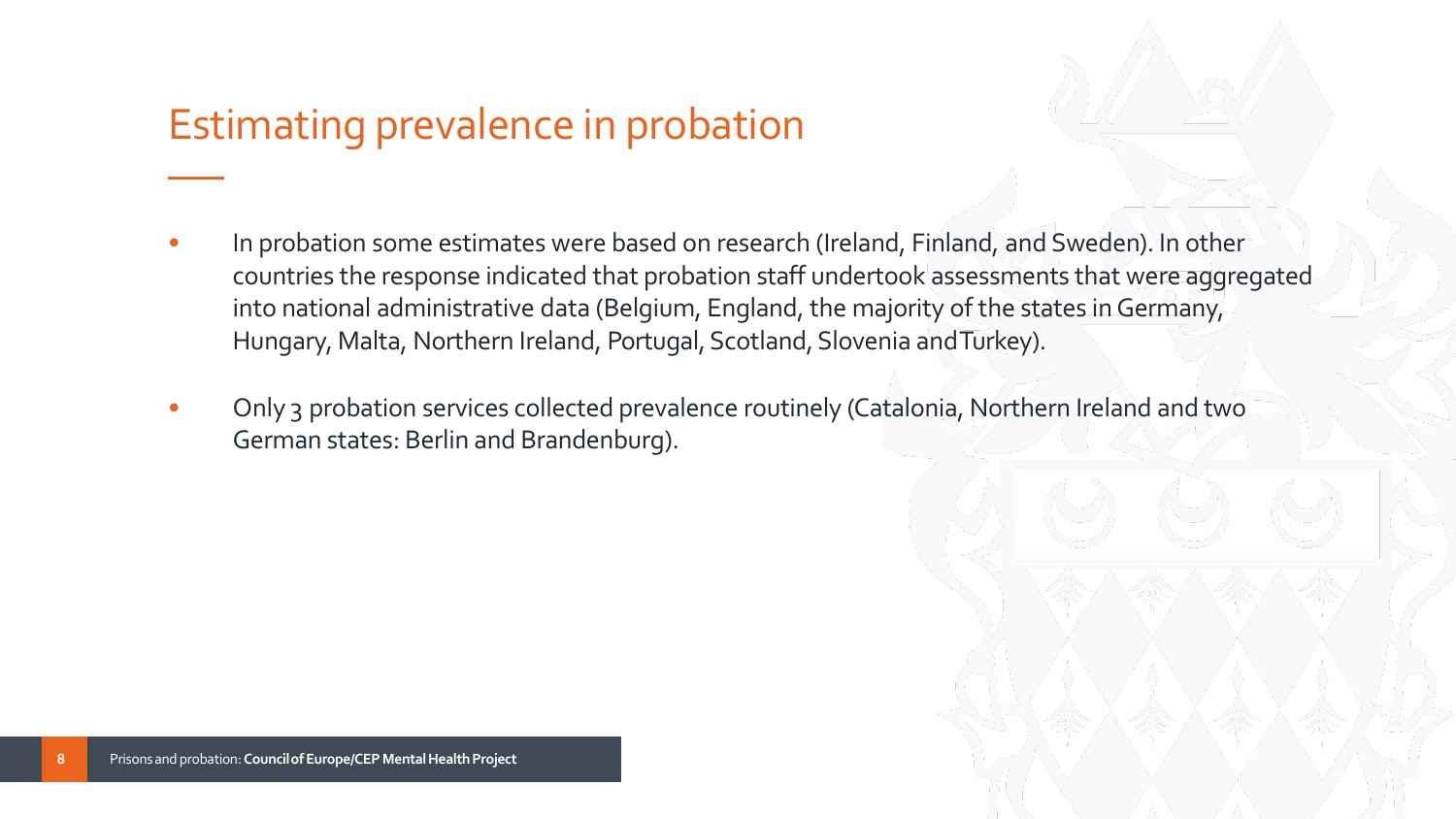## Who provides care and treatment in prisons and probation?

|                            | <b>Prisons</b>                | <b>Probation</b><br>(n=37 valid responses) |
|----------------------------|-------------------------------|--------------------------------------------|
| <b>Ministry of Justice</b> | a) $42,8\%$ ;<br>b) $73,8\%$  | 7(19%)                                     |
| <b>Healthcare</b>          | a) $14,3\%$ ;<br>b) $21(50%)$ | 32(86%)                                    |
| <b>Voluntary sector</b>    | b) $4(9.5\%)$                 | 10(28%)                                    |
| Other                      | a) $8(19%)$ ;<br>b) $2,3\%$   | 8(22%)                                     |

- a) Only institution providing mental health care
- b) Combined with other institution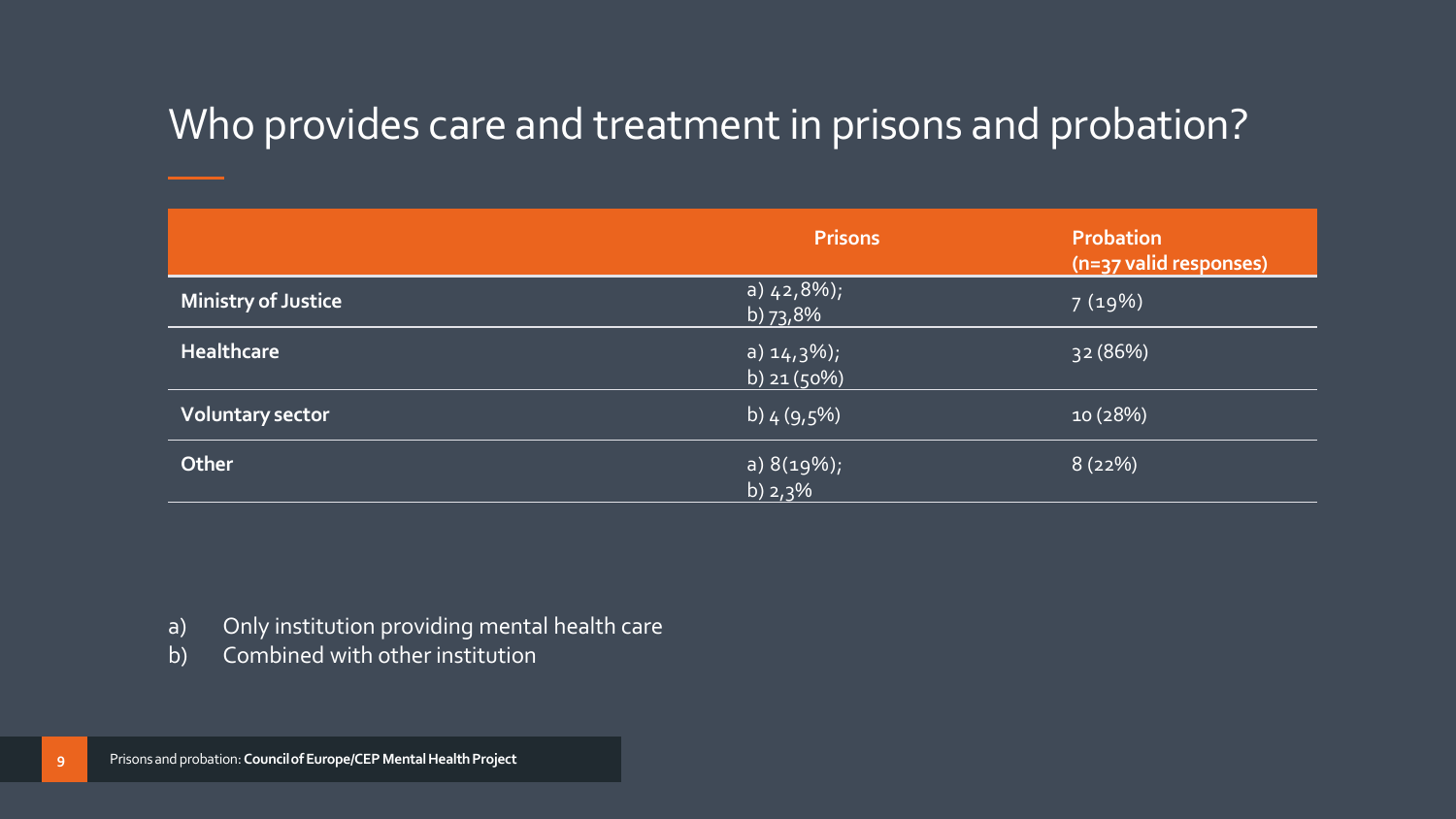#### What is the role of prison/probation services in providing mental health care?

|                                                         | <b>Prisons</b> | <b>Probation</b> |
|---------------------------------------------------------|----------------|------------------|
| <b>Valid responses</b>                                  |                | 37               |
| Proving interventions/treatment themselves              | $35(83,3\%)$   | 5(14%)           |
| Inviting external services to work on the premises      | $27(64,2\%)$   | $4(11\%)$        |
| Referring people to external services working elsewhere | $26(61,2\%)$   | 31(84%)          |
| Referring people to external services working elsewhere | $23(54,7\%)$   | 7(19%)           |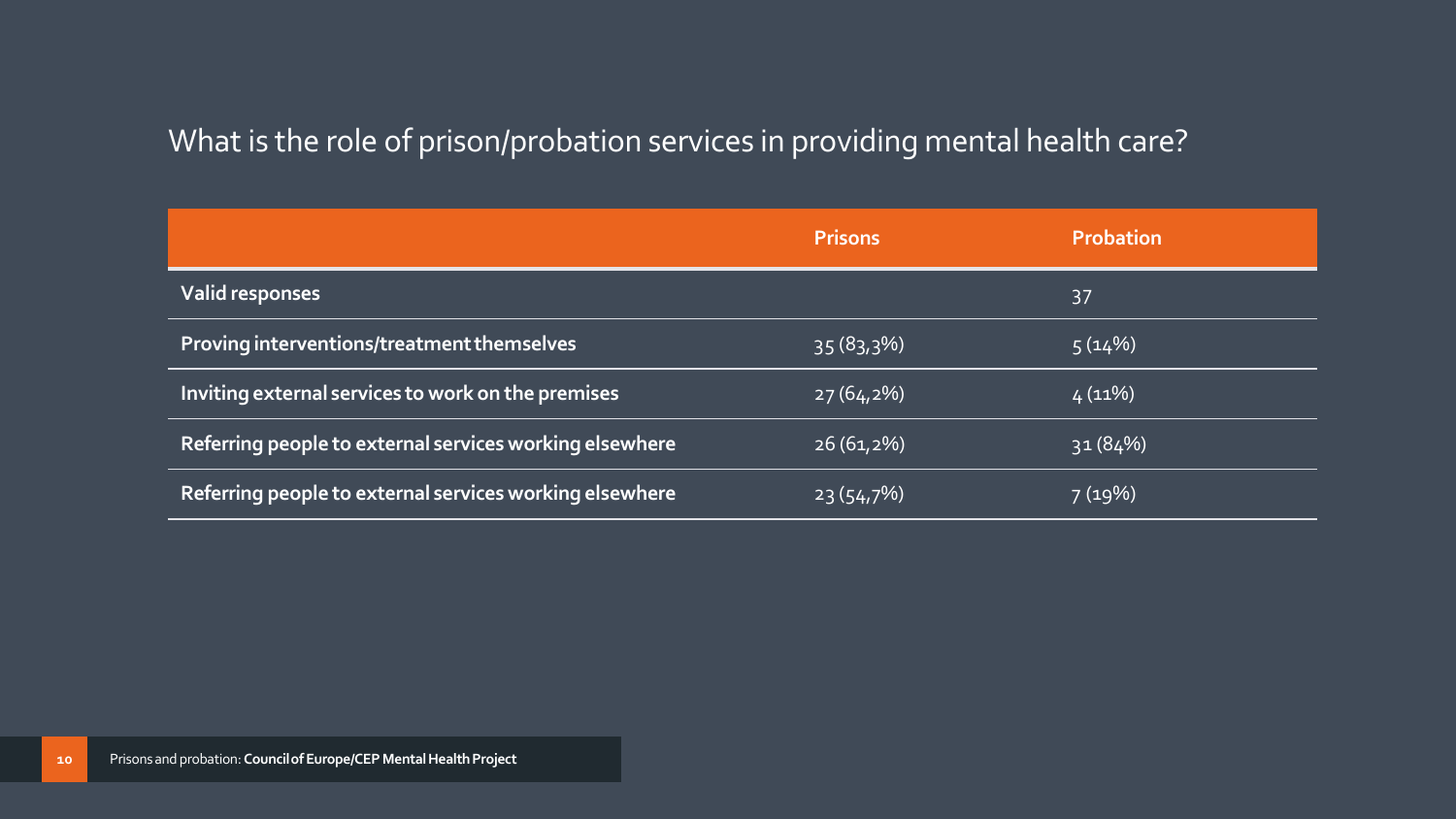Screening for mental health disorders in prison and probation – when does it take place?

When does screening take place in probation?

|                 | Probation |
|-----------------|-----------|
| Valid responses | 36        |
| Arrest          | 15(42%)   |
| Court           | 34 (94%)  |
| Prison          | 31 (86%)  |
| Probation       | 16(44%)   |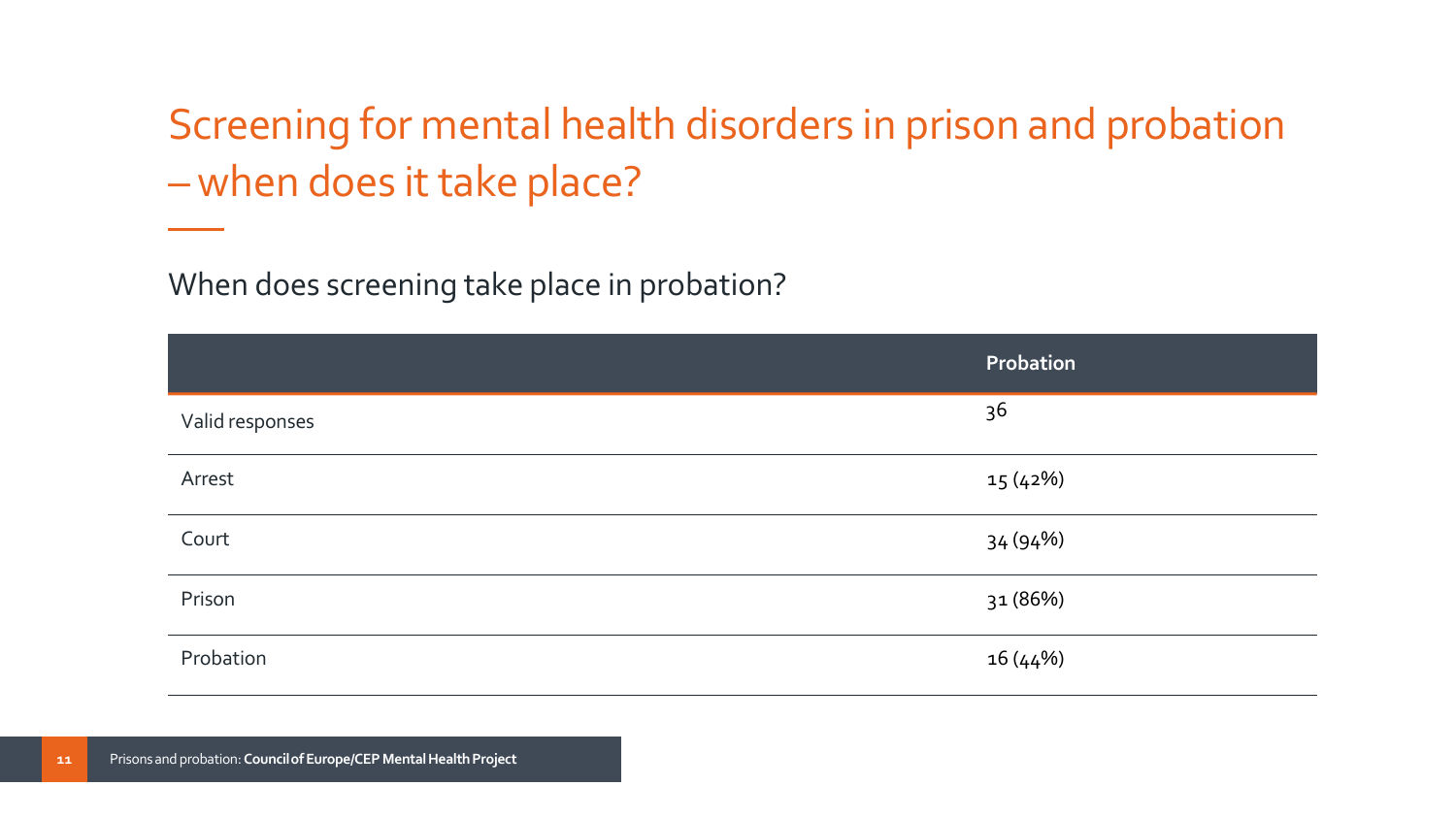## Who usually screens for mental health disorders in prison and probation?

|                              | Prison         | <b>Probation Services</b> |
|------------------------------|----------------|---------------------------|
| Valid responses              | 4 <sup>2</sup> | 36                        |
| <b>Prison Staff</b>          | $12(28,5\%)$   |                           |
| Probation staff              |                | 11 (32%)                  |
| Other criminal justice staff | 5(11,9%)       | 2(6%)                     |
| Nurse                        | 16 (38%)       | 3(8%)                     |
| <b>General Practitioner</b>  | $32(76,2\%)$   | 11(31%)                   |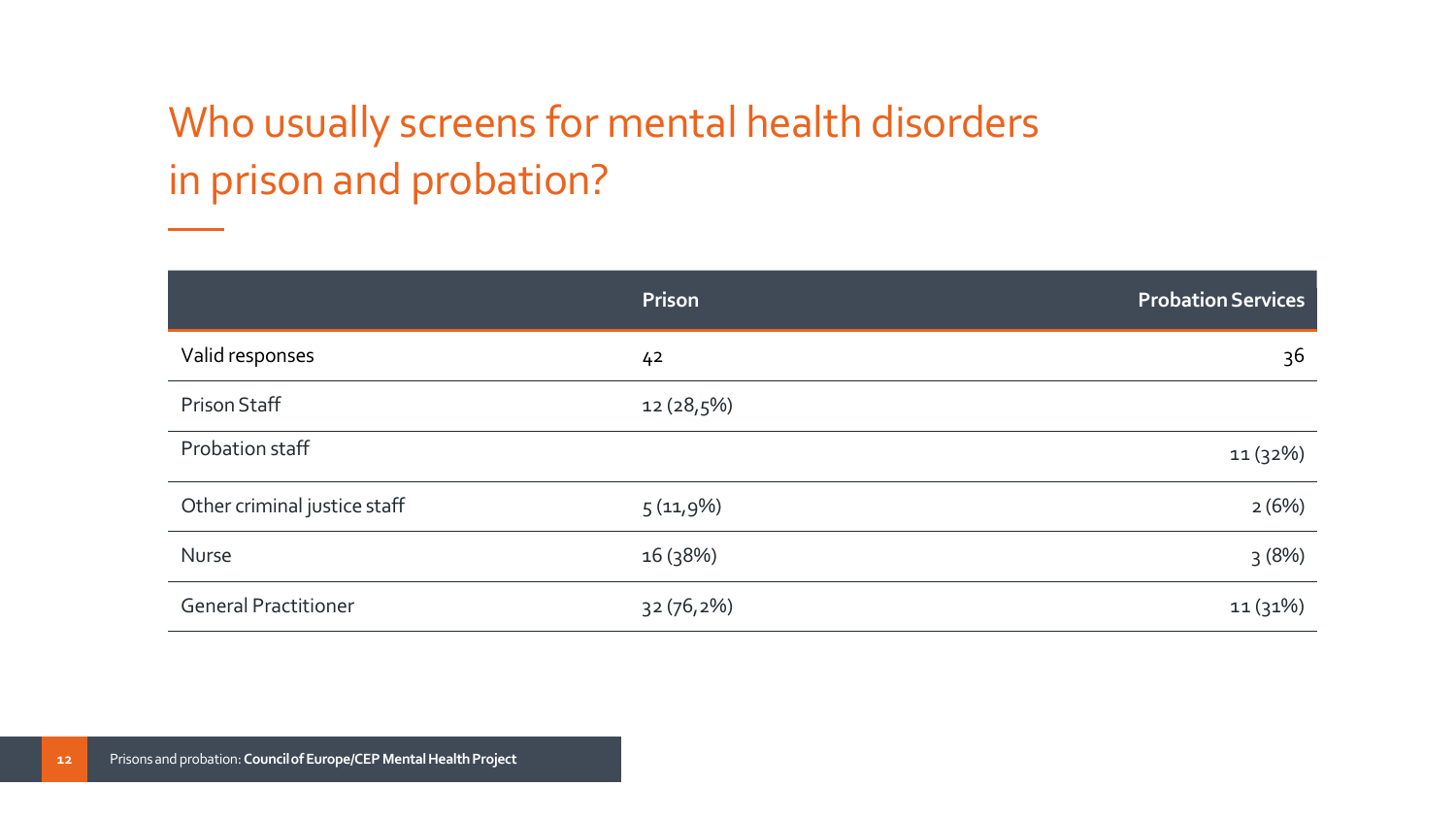## Examples of screening tools used in probation

- The screening tools used vary greatly and are generally used by the experts often pre-court appearance.
- However, there are two services, which both have in-house psychology teams that use structured screening tools.
- The probation service in Malta uses such the GAD (for generalised anxiety disorders) and the STAX (suitable for assessment of personality disorder).
- The service in Northern Ireland uses the BDI (Beck Depression Inventory) and the PDE (Personality Disorder Examination).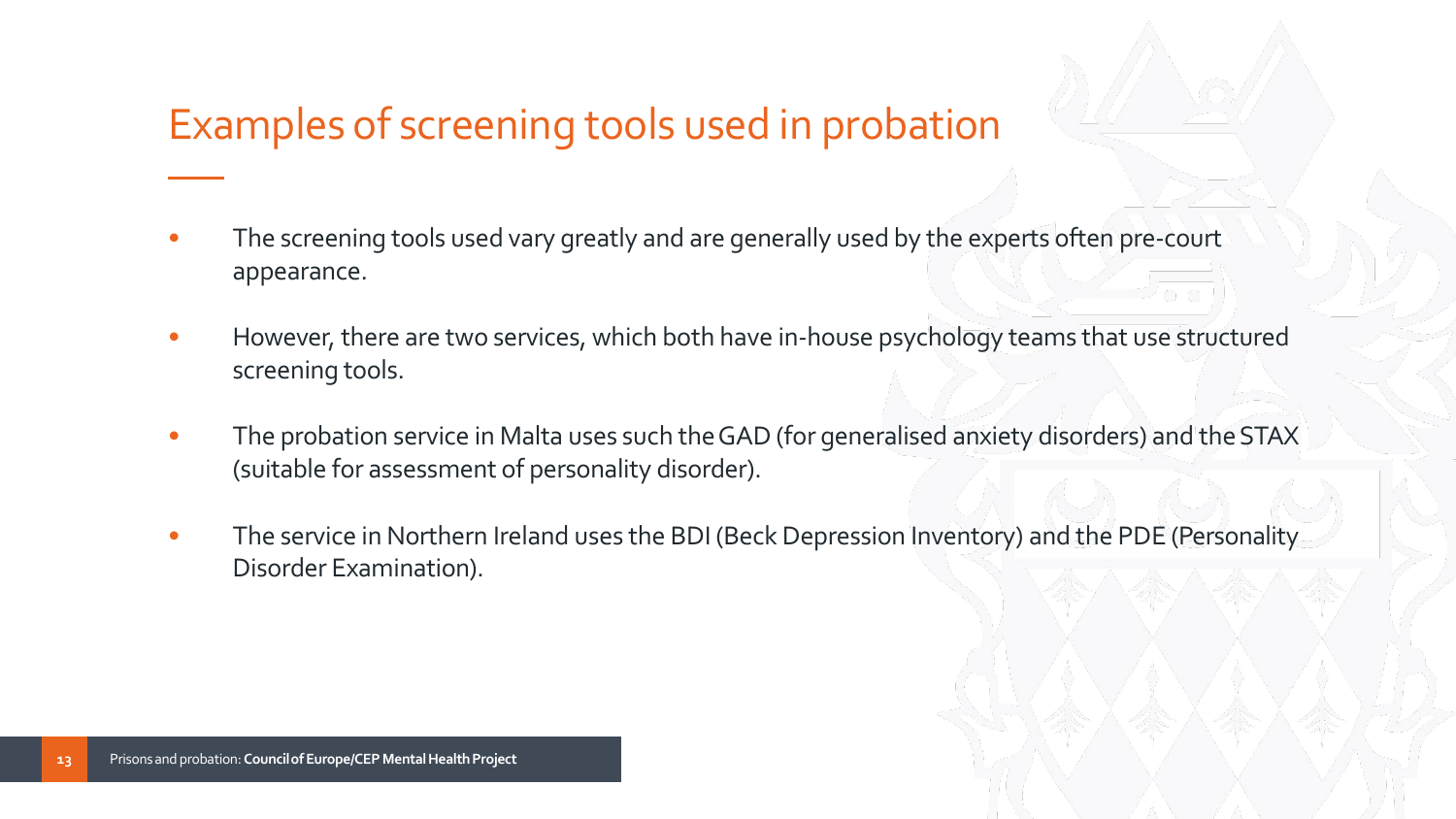## Examples of screening tools used in probation

- Bulgaria makes use of the Hare Psychopathy Checklist, an adapted suicide assessment schedule (PSRAC – Prison Suicide RiskAssessment Schedule) and structured tools to assess the severity of drug and alcohol consumption.
- In Iceland the Mini-Mental State is employed in order to assess symptoms of mental health.
- Spain has access to use of the CAGE (Alcohol consumption), the GHQ-28 (anxiety and depression).
- Otherwise, probation services do not assess mental health disorders themselves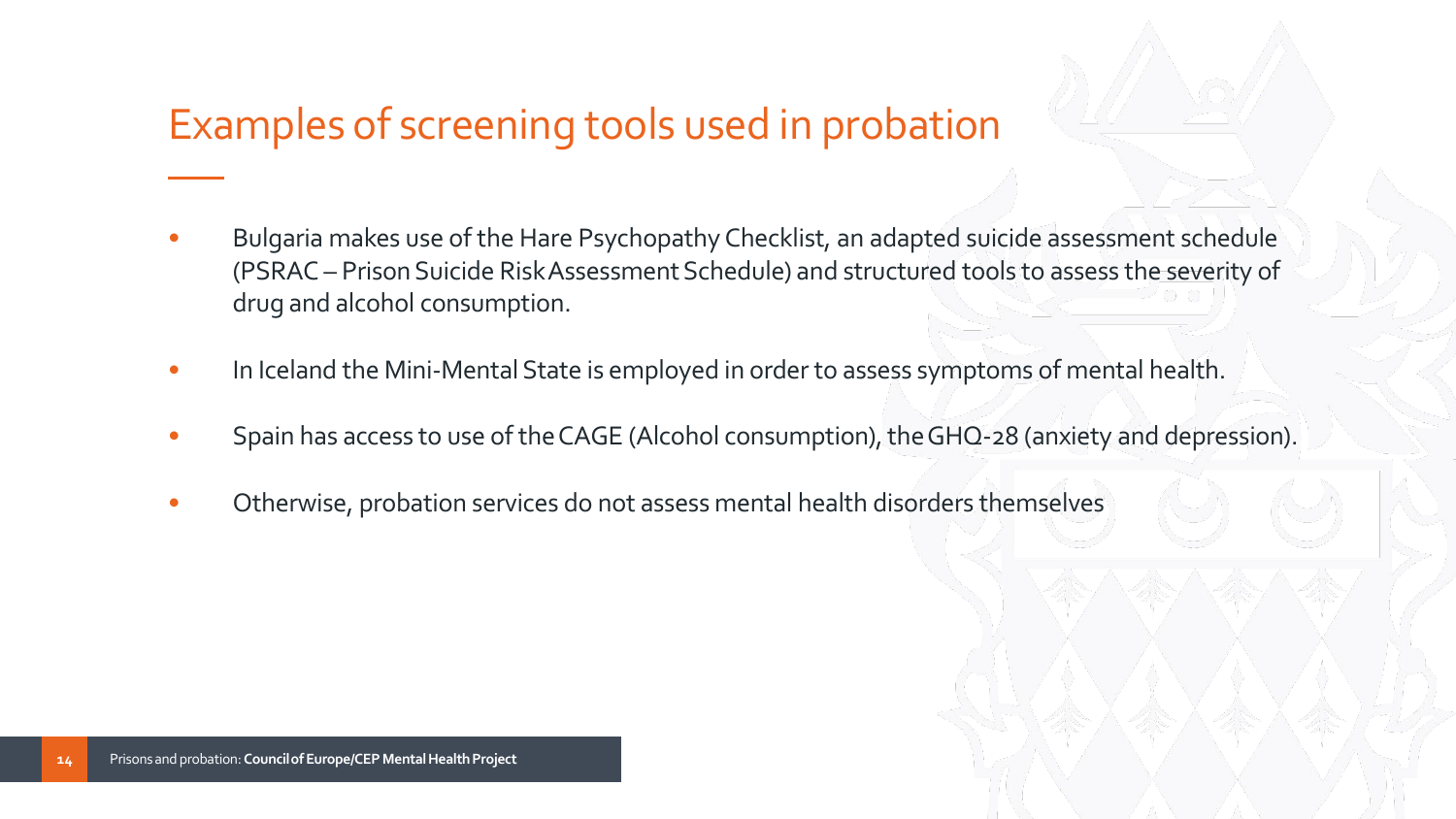#### Does the service, prison or probation, have any special order/requirements for people with mental health disorders?

|                       | <b>Prisons</b> | <b>Prisons</b> |
|-----------------------|----------------|----------------|
| No of valid responses | 42             | 38             |
| % stating 'yes'       | $16(61,9\%)$   | 12(32%)        |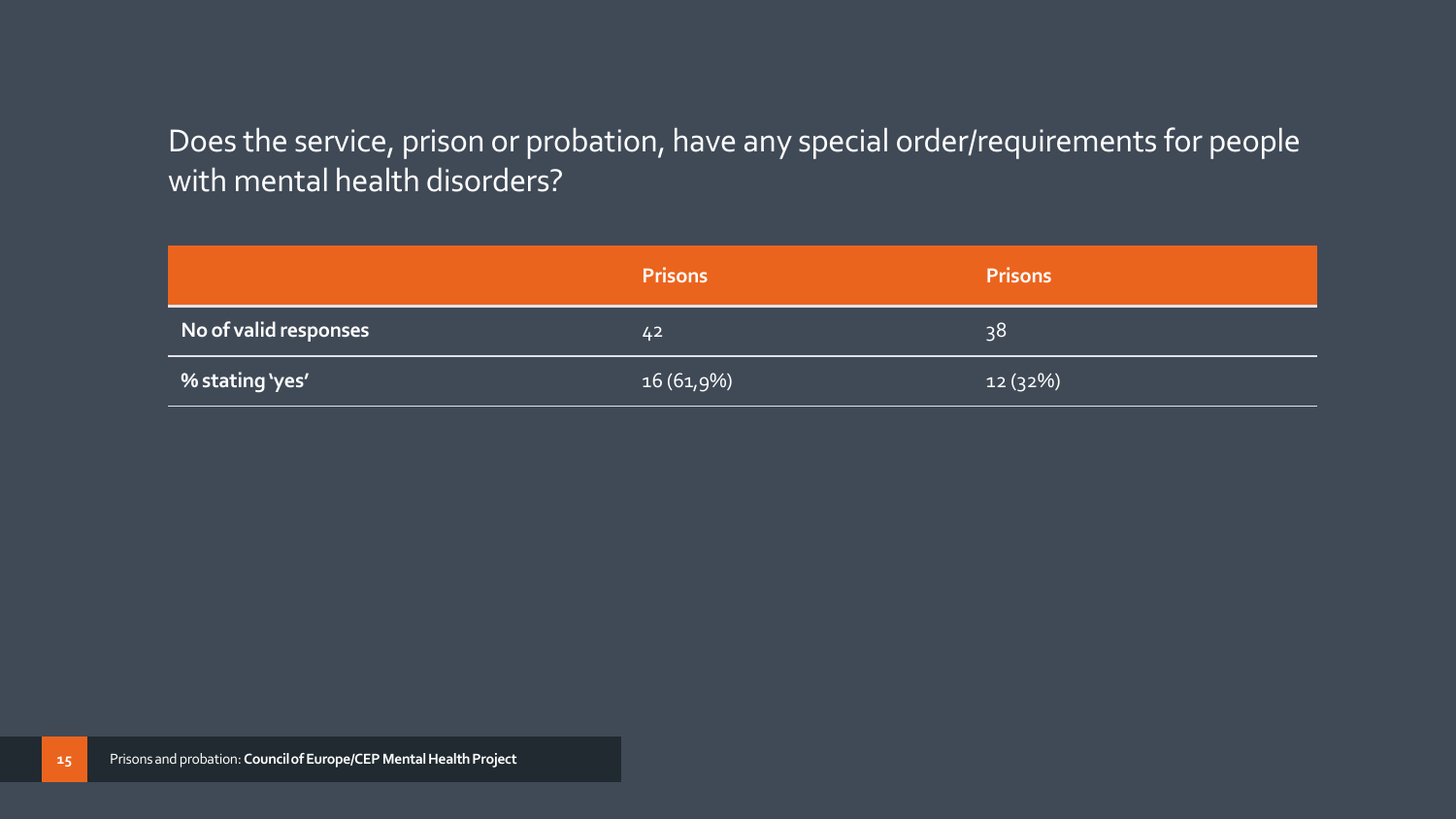#### Probation

- One-third of probation services can obtain orders forthe mental health care of clients.
- Countries where this occurs include:Catalonia, England, France, Berlin (G), Mecklenburg-Vorpommern (G), Northern Ireland, Schleswig-Holstein (G), Scotland and Turkey.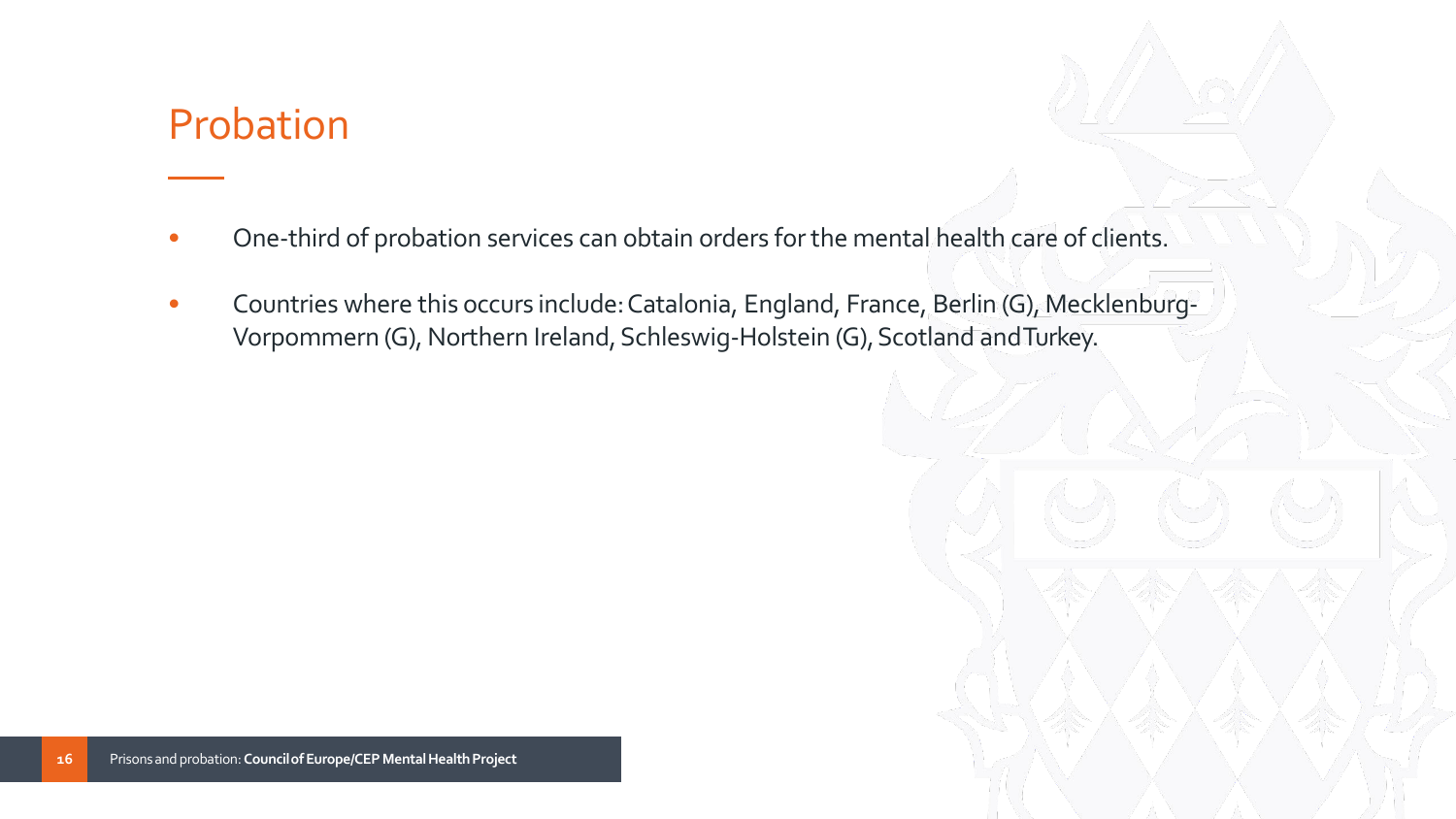#### Prisons and probation: the monitoring of suicide

|                       | <b>Prisons</b> | <b>Probation services</b> |
|-----------------------|----------------|---------------------------|
| No of valid responses | 42             | 38                        |
| % stating 'yes'       | 38 (90%)       | 5(13%)                    |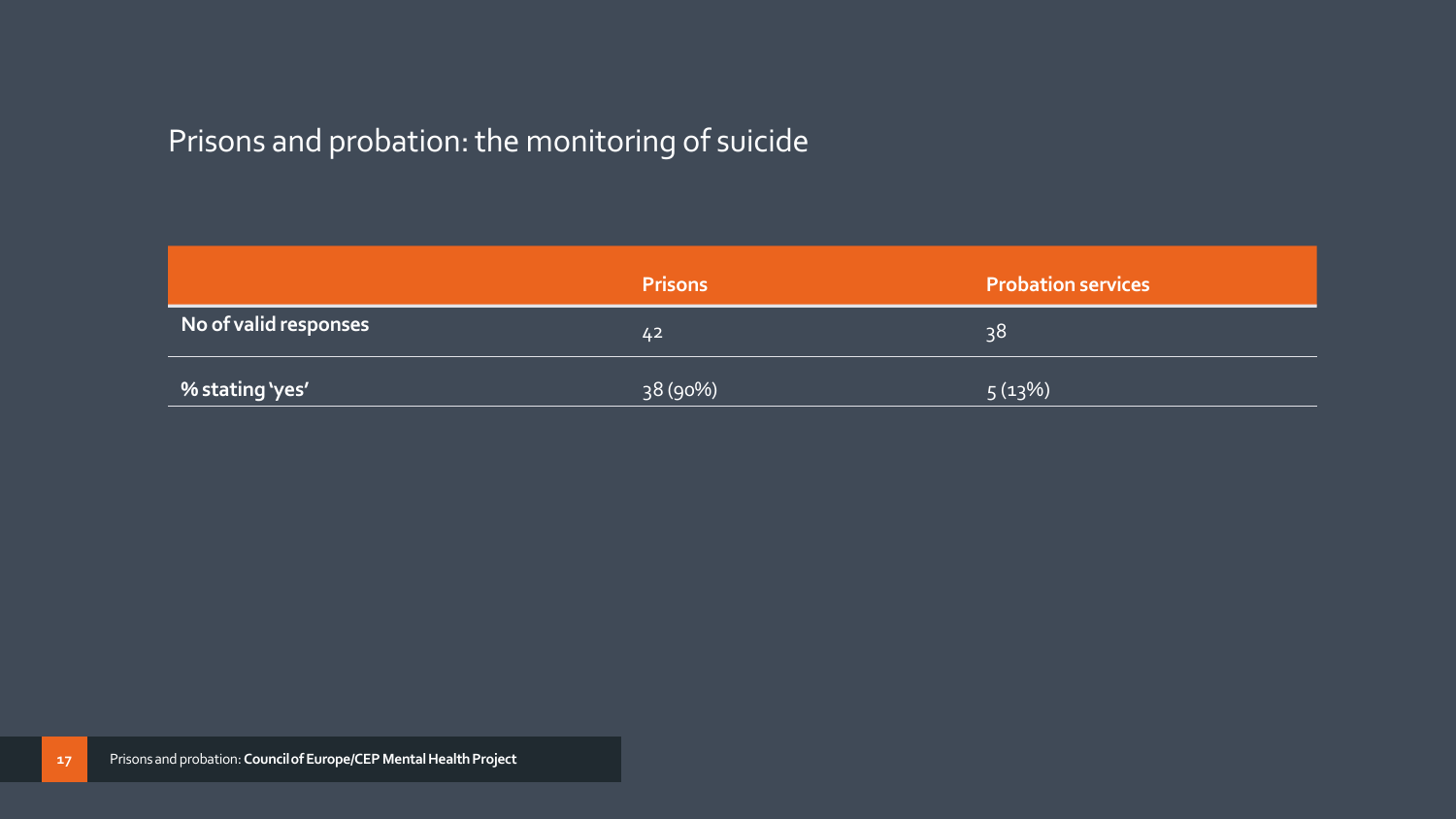#### Probation and prison: gender specific approaches

|                                             | <b>Prisons</b> | <b>Probation services</b>                                                                                                                                     |
|---------------------------------------------|----------------|---------------------------------------------------------------------------------------------------------------------------------------------------------------|
| No of valid responses                       | 42             | 38                                                                                                                                                            |
| <b>% reporting yes and countries listed</b> | 20(47%)        | 10 out of 38 (26%)                                                                                                                                            |
|                                             |                | Belgium (German speaking); Berlin<br>(Germany); Brandenburg (Germany),<br>Hessen (Germany); Iceland; Italy;<br>Turkey; Northern Ireland; England;<br>Scotland |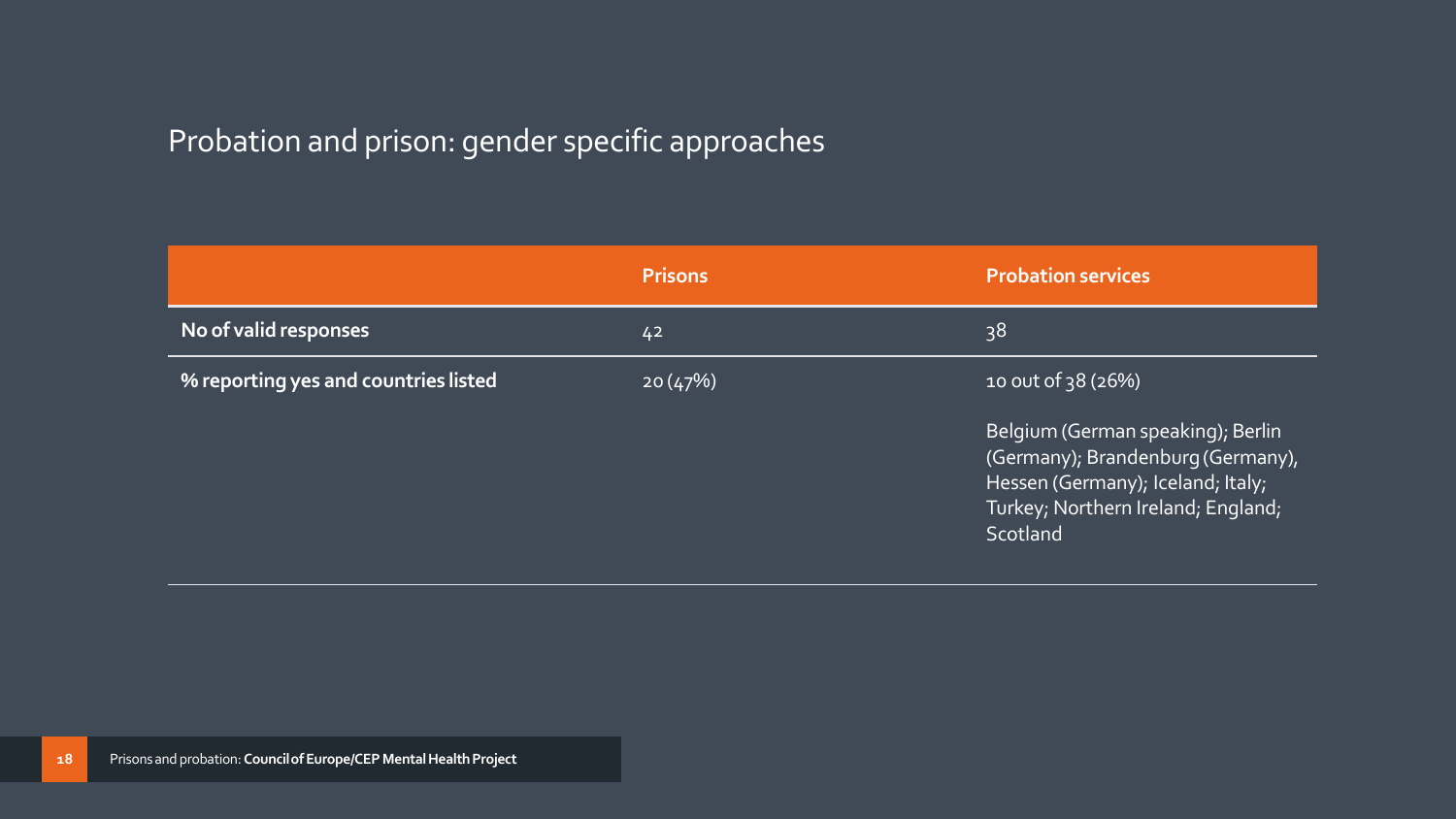## Examples of gender specific approaches in probation

- Three probation services stated that their approach to women with mental health disorders in the criminal justice system was trauma-informed namely Scotland, England and Northern Ireland.
- In England the CSTR programme is an example of a gender approach to the delivery of mental health treatment requirements in primary care see the link here: Community Sentence Treatment Requirements | London City Hall.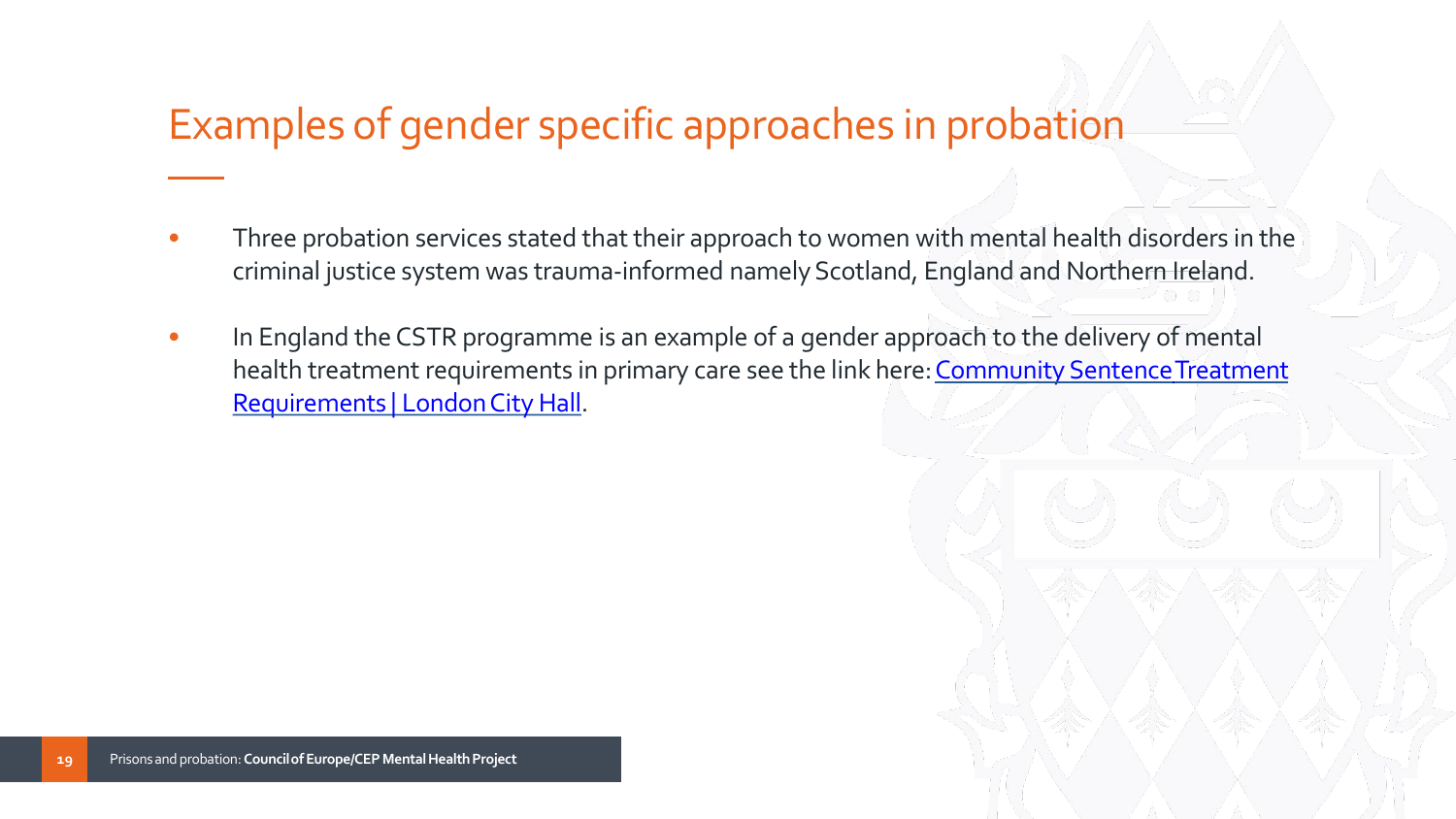- There was good response to the survey boosted by the returns of 11/16 German states.
- Half the proportion of probation staff received mental health awareness training compared to prison staff (74% vs 37%)
- Estimates of the prevalence of mental health problems in probation varied from 2% (Slovakia) to 90% (Scotland) with a median of 15%.
- Robust research indicates that the figure is closer to 40% so largely probation services seriously under-estimated the prevalence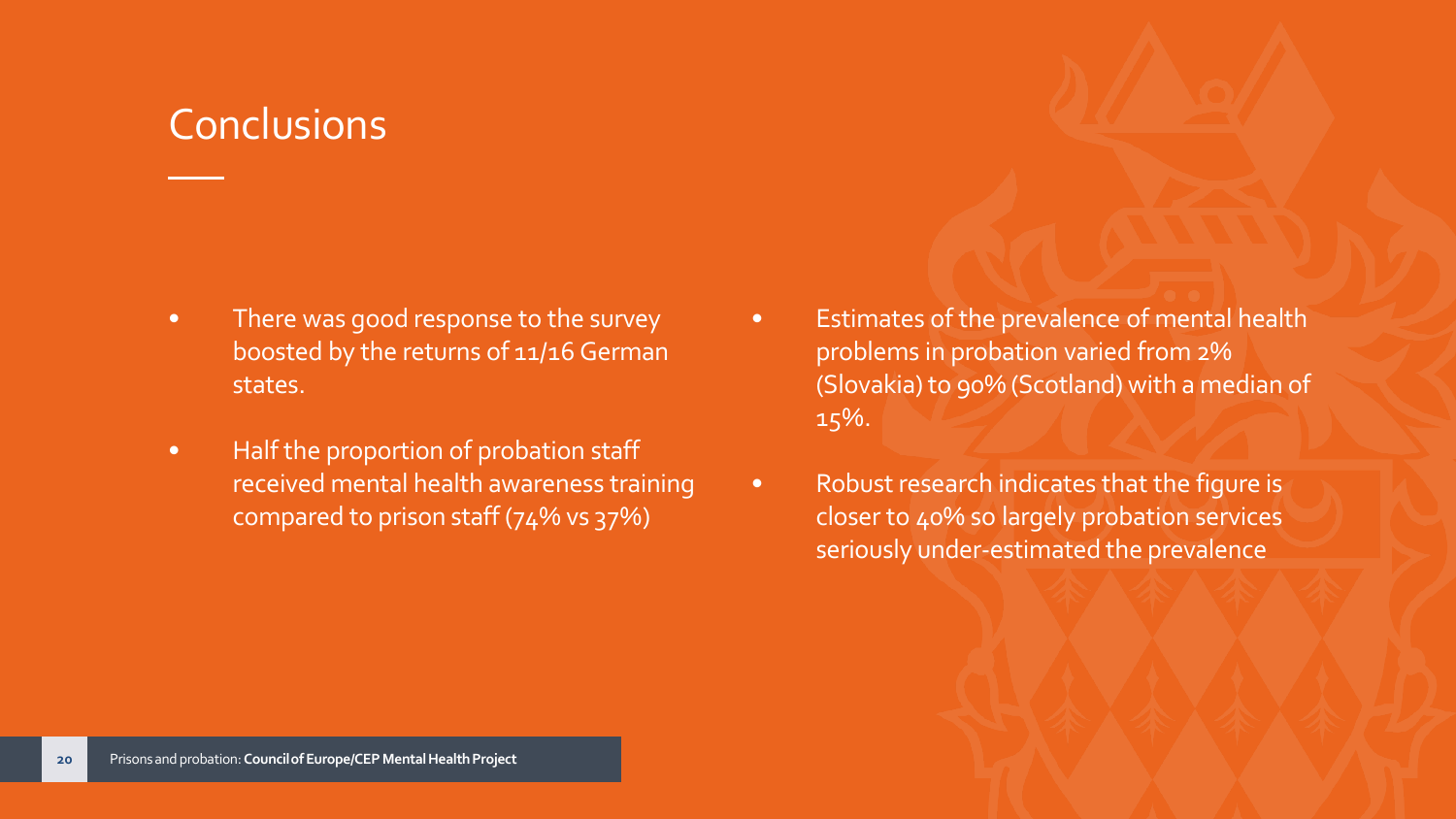- Only 4 jurisdictions collected prevalence data routinely.
- By farthe most common model for probation clients to access mental healthcare was through the use of external healthcare agencies (86%), 10% accessed services in the voluntary sector.
- Screening for mental health disorders was most likely to take place in the court (94%) or in prison (86%). Psychiatrists (61%) and psychologists (61%) were mostly involved although GPs were involved in nearly onethird of cases (30%)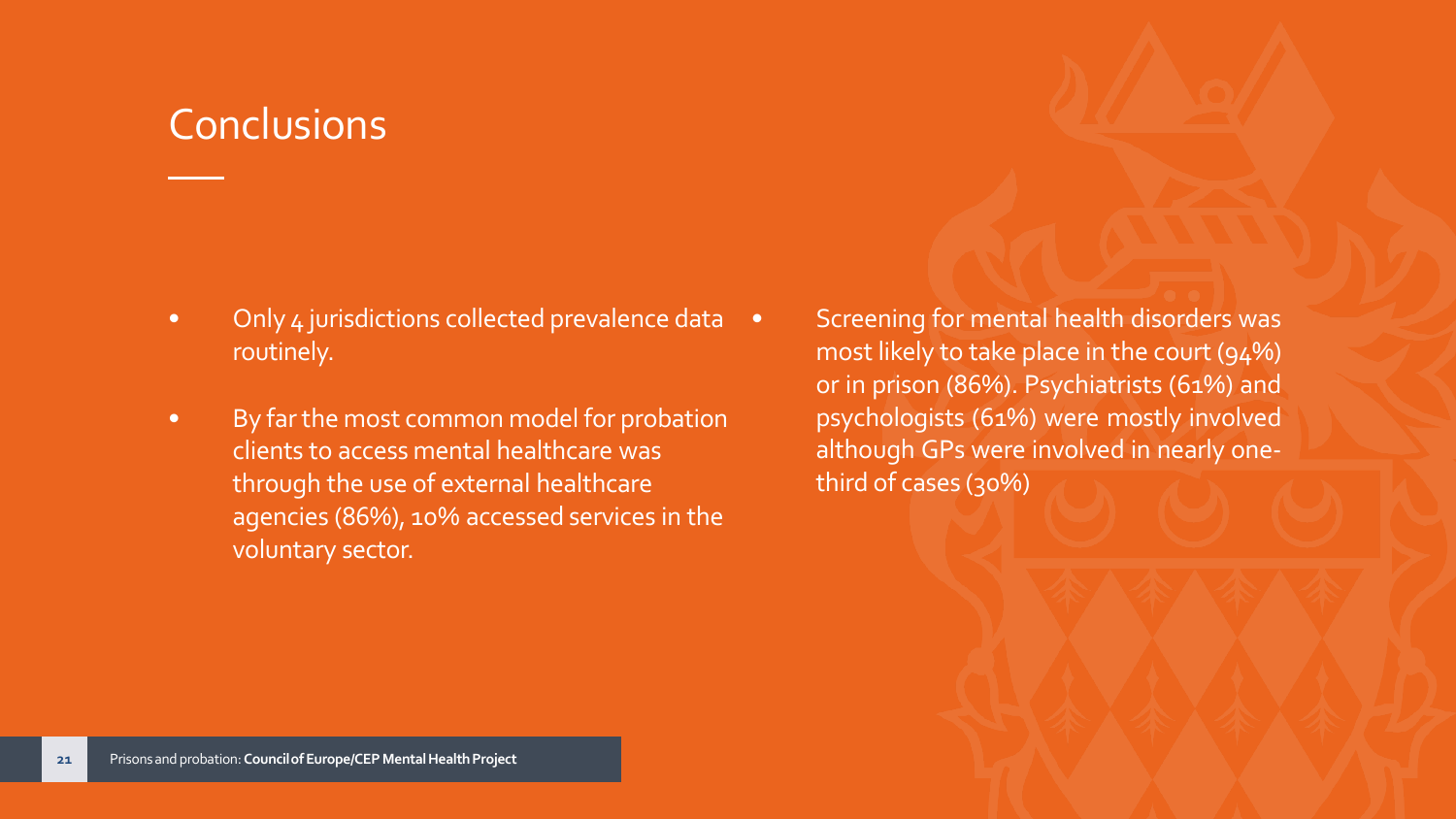- Most probation responses indicated that the role of probation services was to direct probationers to external services (as above). It should be noted that two countries, Malta and Northern Ireland, used an 'in-house' treatment service run by psychologists. England had a one-off initiative for offenders with a personality disorder.
- 12 (32%) countries/jurisdictions had specific treatment orders for mental health. In England, there had been concerted efforts to maximise the use of mental health treatment requirements in theCSTR project.